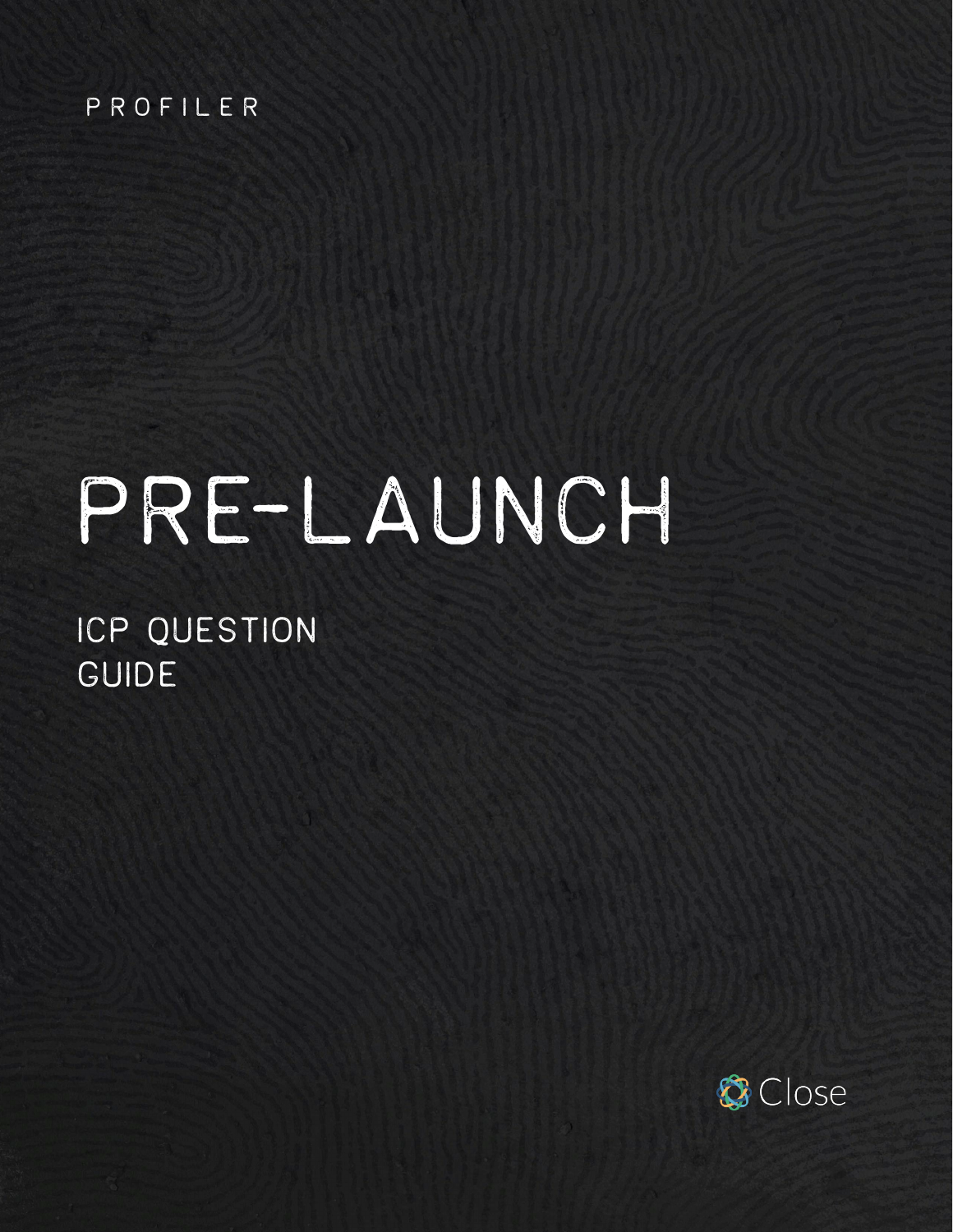#### Demographics and personal data

- **•** What's your age group?
- **•** What's your highest education level?
- **•** How long have you been working in [field]?
- **•** What's your job title?
- **•** What team do you work with?
- **•** What products/software do you use on the job every day?
- **•** What products/software do you have access to but don't use very often?
- **•** Who do you report to?
- **•** How is your success at work measured?
- **•** Where do you go for information to solve problems at work?
- **•** How do you stay up-to-date with current news and updates in your industry?
- **•** What are your favorite groups (online or offline) to chat with peers and give and receive advice?
- **•** How do you search for new products or vendors?
- **•** Is it your responsibility to search for new products or vendors?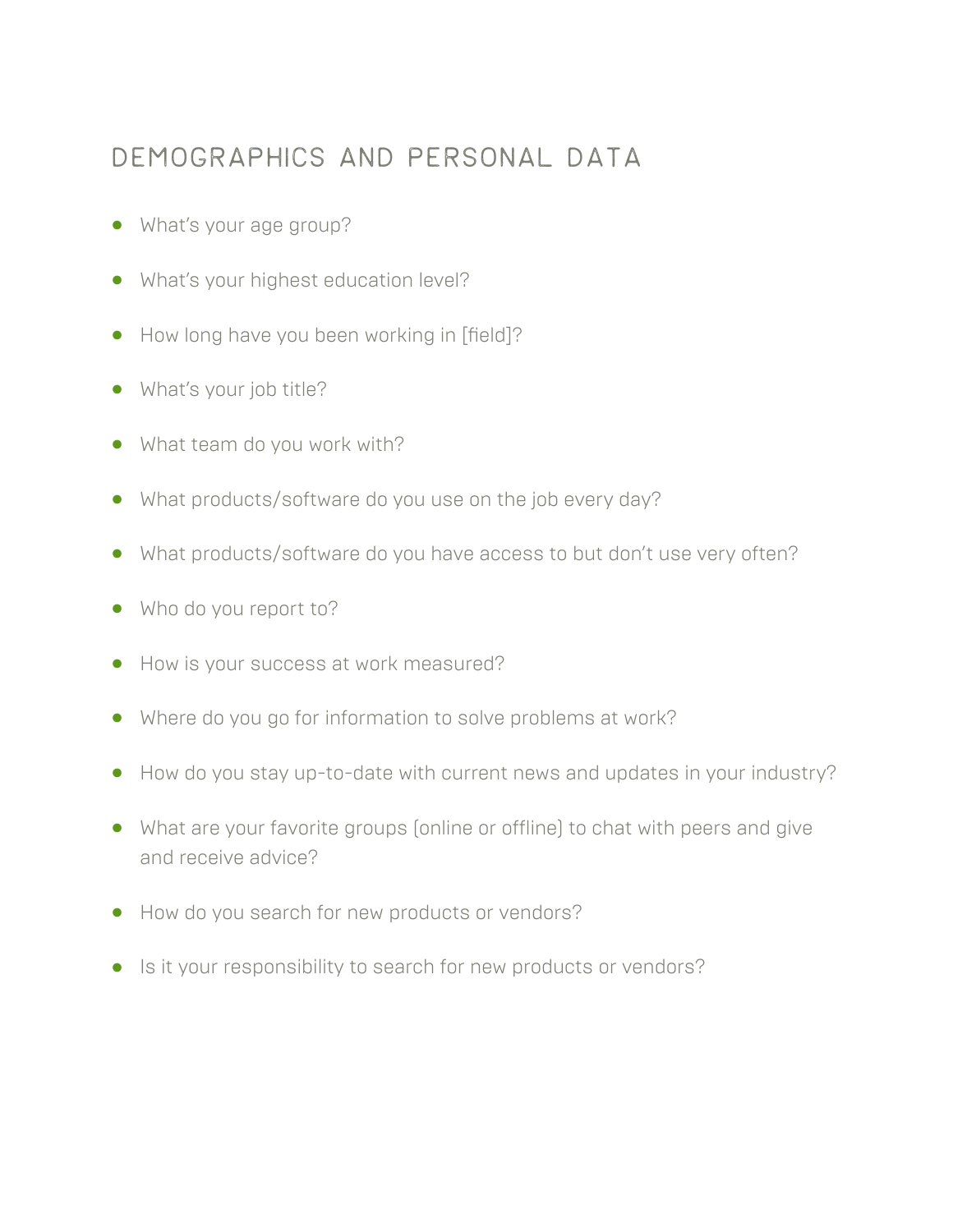#### COMPANY

- **•** What's your company size (number of employees)?
- **•** What is your industry?
- **•** Who is your main customer base?

#### Goals

- **•** What are your company's goals for this quarter or year?
- **•** What are your team's goals for this quarter or year?
- **•** What are the company's long-term goals?
- **•** What are your team's long-term goals?

## Challenges and pain points

- **•** How have recent industry trends and world events affected your business?
- **•** What are the main challenges you face in reaching your goals?
- **•** What are the main challenges your team faces in reaching their goals?
- **•** What problems are affecting your team's ability to reach their goals?
- **•** How would you expect a [type of product/service] to help you overcome those challenges?
- **•** What is your deadline to solve those main challenges/problems?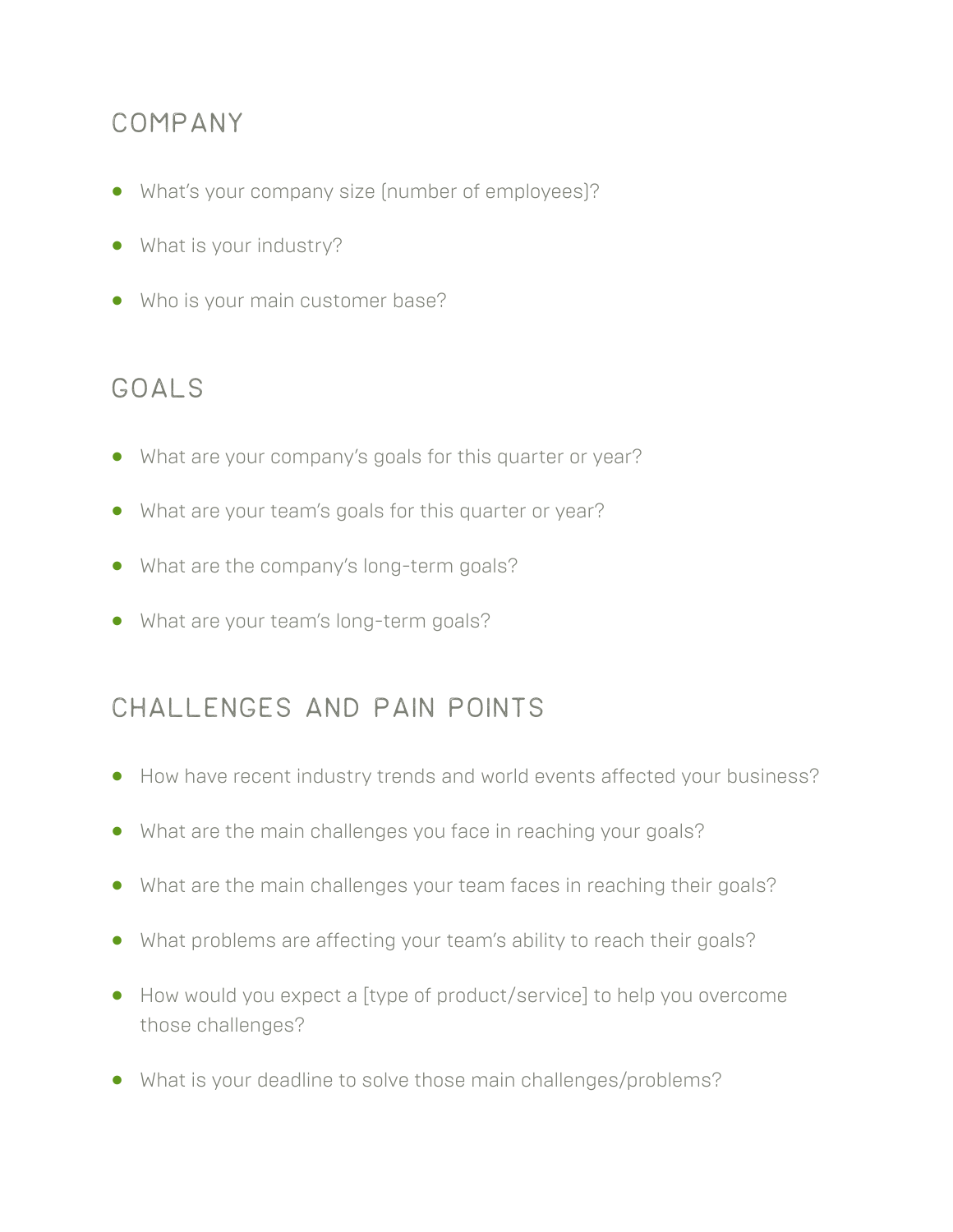- **•** Who in your company or team is working to solve those issues?
- **•** What's one thing that could make your job easier or more enjoyable?
- **•** What's your least favorite part of your job?
- **•** What takes up the most time in your day?

## Price sensitivity

- **•** How much budget does your team have for [type of product/service]?
- **•** At what price would you consider a [type of product] to be so expensive that you would not consider buying it?
- **•** At what price would you consider a [type of product] to be so cheap that you doubt the quality of it?
- **•** At what price would you consider a [type of product] to be somewhat expensive, but still an option?
- **•** At what price would you consider a [type of product] to be a great deal?

## Decision factors and purchase process

- **•** Do you make all purchase decisions for your team?
- **•** If not, who makes purchase decisions for your team?
- **•** Do you currently use a [type of product]? If so, which one?
- **•** Where did you hear about that product?